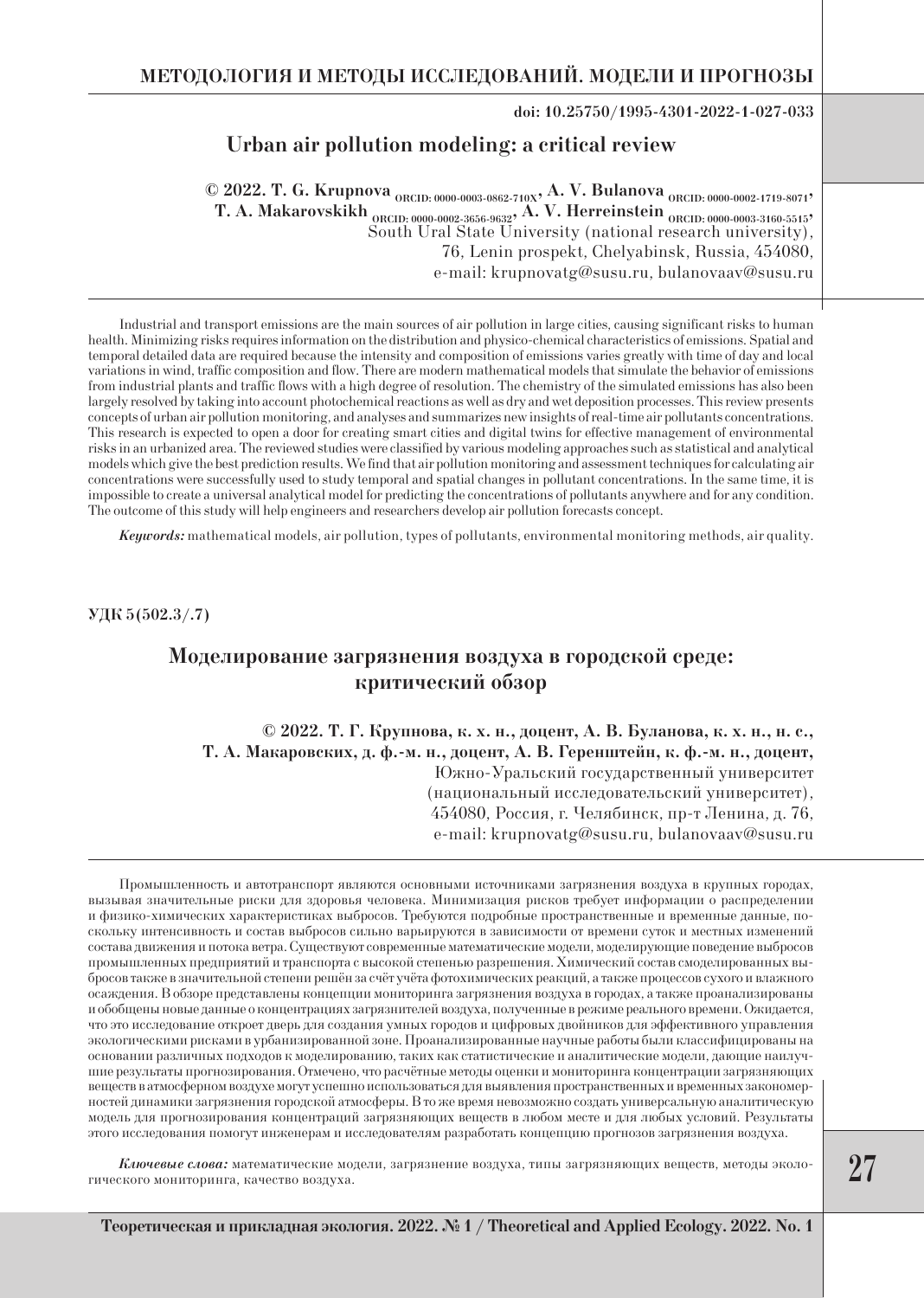The state of the surface layer of atmospheric air is of great importance for the flora and fauna, as well as for human health [1]. The deteriorating air quality in large cities is of particular concern. Changes in the chemical and aerosol composition of urban air occur due to anthropogenic impact: emissions from industrial enterprises and exhaust gases from vehicles. Air quality monitoring in an urban environment can be estimated from air monitoring stations. However, these point measurements may be insufficient due to their low spatial representativeness. To monitor and predict the ecological state of the city atmosphere, along with instrumental studies, methods of mathematical modeling can be successfully applied.

This review was prompted by the need to better understand the main sources of air pollution in large cities, especially at the scale of individual streets. This is true for typical Russian large cities, which are characterized by the location of large industrial enterprises in close proximity to residential buildings, as well as increased traffic density, for which the existing highways were not designed. Though in many large cities there is a state air monitoring network, but it is not sufficiently well distributed. Another serious problem is the inability to determine the source of pollution leading to exceeding the maximum permissible concentration (MPC). For example, Chelyabinsk showed heavy air pollution, having about 30% of pollution days in the whole year when there are the excesses of the established MPCs of air pollutants [2]. The sources of pollution are not always clear, but it is very important to know them for making decisions to reduce the amount of days. One solution could be to expand the monitoring network by using low cost wireless sensors for real-time air quality monitoring system [3, 4]. But currently there are only very few pollutants that can be measured well without expensive equipment [5]. In most cases, complex and expensive physicochemical methods of analysis are required. Therefore, modern scientific modeling of emissions from industrial plants and vehicles makes it possible to assess air pollution in real time [5]. Air pollution models make it possible to predict the situation through the implementation of a scenario approach saving the considerable expense of monitoring equipment [6].

The aim of the present review was to focus on the state of the science of modelling air pollutant concentration from a large number of sources in the urban environments.

### **Statistical air pollution models**

The mathematical models can be generally classified into statistical and analytical. Statistical models are a simplified mathematical representation of the process leading to the generation of the observed values of the variable of interest. A statistical model can be used for simulation that simulates the operation of a simulated process. This allows you to artificially generate new values of the studied variable, which have the properties of real data.

In the literature, among numerous statistical approaches, there are two that are most useful and often used to assess air pollution:

– simplified dispersion models, in which the dynamic transfer equations are reduced to a series of formulas;

– models based on GIS technologies.

*Simplified dispersion models.* Simplified dispersion models (SDMs)represent an attempt to reduce the complex dynamic equations inherent in a true variance model to a simpler and generally static form. Simplification is achieved mainly by ignoring local, time-varying processes that affect short-term concentrations of air pollutants (for example, associated with changes in meteorology), and instead models average long-term patterns.

Among numerous examples of statistical models, two are the most widely used in Europe: the Calculation of Air pollution from Road (CAR) traffic model [7] and the Design Manual for Roads and Bridges (DMRB) model. However, they are inevitably limited so that they are not designed to deal with non-transport emissions, and in terms of the number of sources and the ability to simulate long-range transport of pollutants.

*GIS-based models.* Geographic information systems (GIS) are important tools for air pollution modeling. They are characterized by the ability to extract and process spatial data required as input to air pollution models and then display the results of the models.

However, in recent years, GIS technology has also been used to independently develop air pollution models. One of such approaches is land use regression (LUR) [8]. It is based on empirically derived regression equations linking land cover to measured air pollutant concentrations at a number of monitoring sites.

Recently, an alternative to LUR modeling has been developed using focusing techniques in GIS [9].

In general, it should be noted that a dense air quality monitoring network is required to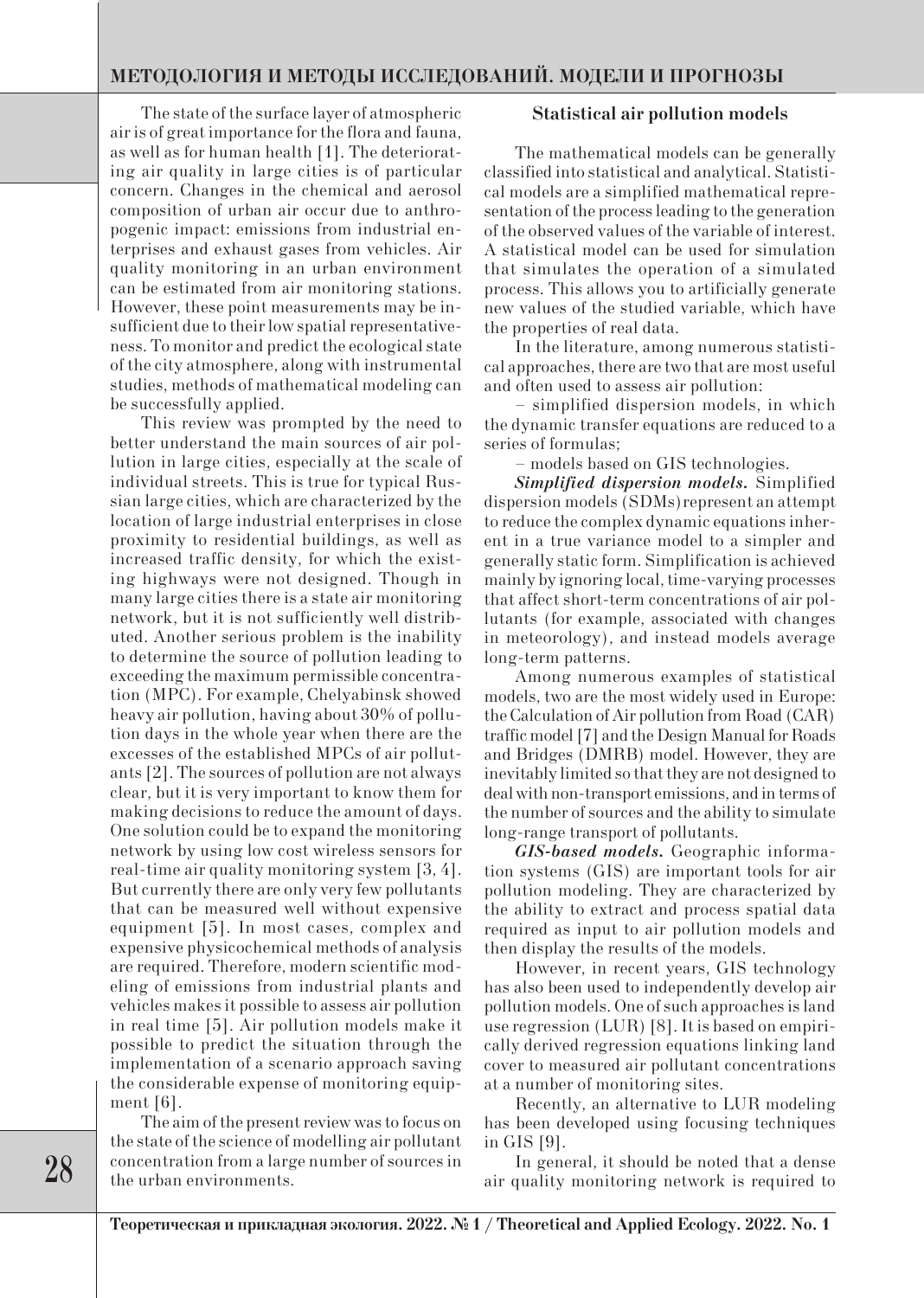develop a statistical model. These models find the greatest application for the analysis of relatively long-term (e. g., seasonal, annual) concentrations of local pollutants. The main limitation is that the models do not directly represent the processes that determine air pollution.

### **Analytical models**

Analytical models are functional relationships: systems of algebraic, differential, integro-differential equations, logical conditions. The construction of an analytical model for the dispersion of pollutants in the atmospheric air of cities is associated with certain difficulties. The main problems of modeling the state of atmospheric air are due to the complexity and interconnectedness of the processes of propagation, dispersion and chemical transformation of the components of impurities. The urban environment induces a complex flow field, which generates heterogeneity of pollutant concentration fields and very strong concentration gradients in certain streets or squares [10].

All scientific analytical models have limitations of applicability due to different conditions. The following types of analytical models can be distinguished below.

Computational Fluid Dynamics (CFD) models are able to explicitly resolve complex air currents and dispersions induced by urban obstacles. Computing domains range from a fraction to one or two square kilometers.

Analytical models provide better calculation results than statistical models. Let us consider each type of analytical models in more detail.

*Mesoscale models.* Mesoscale models are mainly used in forecasting weather and other climatic phenomena. The same can be used to model air quality in cities.

By integrating the numerical mesoscale modeling of the Weather Research and Forecasting (WRF) model and the parameterization of information on urban development, a large number of atmospheric air pollution models have been proposed, such as the WRF/ LSM/ Urban modeling system [11], NU–WRF model [12] and others. Also, the mesoscale approach included the formation of atmospheric aerosols and chemical transformations with their participation, which was implemented in the WRF/ Chem–NCSU [13, 14] and WRF/ Chem–ROMS [14] models. An example of the use of mesoscale modeling taking into account chemical transformations and aerosols is to simulate atmospheric air pollution in Sydney [15] within the framework of the Australian government-funded project The Clean Air and Urban Landscapes Hub.

*Empirical models.* Empirical models include the composition of regulated methods and regulations, such as standard models developed at the Main Geophysical Observatory by A.I. Voeikov. In Russia, to calculate the dispersion of pollutants , the OND-86 [16] method was used (until January 1, 2018), and the MMP–2017 [17] method is used at present. Empirical models can be successfully used to analyze quasistationary processes when the time of emissions of substances exceeds the time of movement of air masses in the analyzed area of space. These models make it possible to calculate the field of impurity concentrations for a given direction and wind speed and a combination of meteorological parameters that is most unfavorable for dispersion of impurities. But the models have low accuracy due to too "rigid" structure and a large number of accepted simplifications.

The numerous correction factors [18] do not lead to an increase in accuracy. In addition, the model is not applicable for forecasting in specific weather conditions.

*Parameterized semi-empirical models.* Micro-scale semi-empirical models, which are currently considered as the most accurate ones among those reflecting the situation of atmospheric air pollution in the urban environment, have been independently developed. Gaussian models assume a normal distribution of impurities along three axes. They have found great practical application for local problems. Gifford [19] proposed a scheme for determining the variances of the Gaussians Diffusion Model (GDM) in accordance with the Pasquill stability classes. The model based on this scheme is called the Pasquill–Gifford model. This model was recommended in 1986 as the basis for the creation of national local models in the IAEA member countries [20]. On its basis, the NPO Typhoon [21, 22] models have been developed for radionuclides in our country. The disadvantage of the GDM in comparison with the OND-86 is the lack of a rigorous algorithm for selecting meteorological conditions for normalizing onetime concentrations to the maximum ones. The advantage is the possibility of calculating under actual weather conditions and calculating longterm concentrations, including average annual [23]. Basic equation of GDM composed of two probability density functions of the normal distribution law: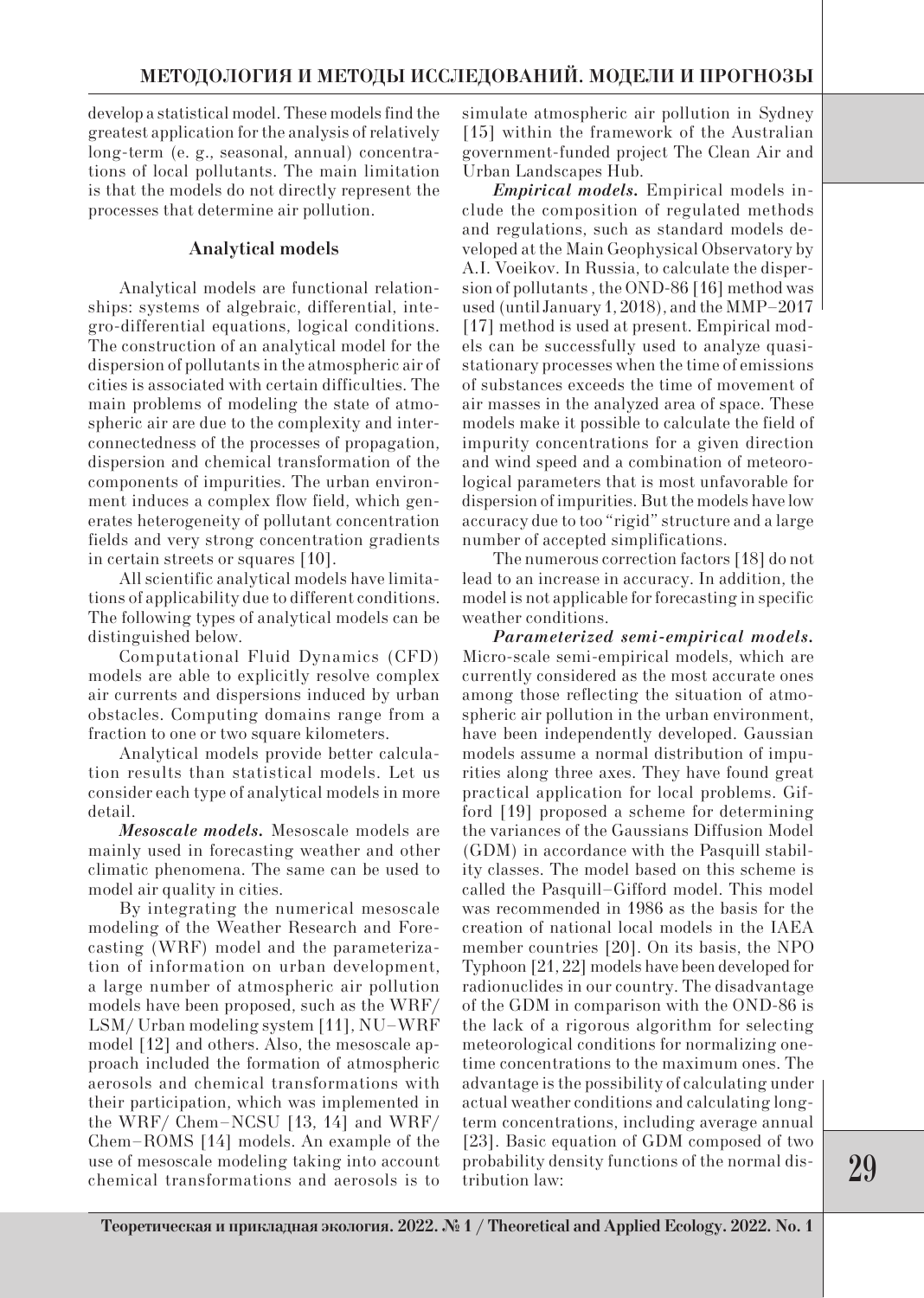$$
q(x, y, z) = \frac{Qf_F f_W}{2\pi\sigma_y(x)\sigma_z(x)\underline{U}} \exp \left[-\frac{y^2}{2\sigma_z^2(x)}\right] \left\{\exp\left[-\frac{(z-h)^2}{2\sigma_z^2(x)}\right] + \exp\left[-\frac{(z+h)^2}{2\sigma_z^2(x)}\right]\right\} \tag{1}.
$$

In world practice, the Gaussian model AER-MOD is widely used [25], it is recommended by the American Environmental Protection Agency (EPA). It is suitable for solving local problems at a distance of no more than 50 km from the source. The model is successfully used to simulate atmospheric air pollution [24, 25] and has not lost its relevance to this day. Currently, the model is being supplemented with new approaches. The hybrid model AERMOD LUR was also developed [26]. A meaningful solution was obtained for the emissions from the Pittsburgh steel mill. The railroad was considered as an additional source of pollution.

The EPA recommends the CALPUFF computational complex for modeling the distribution of impurities on a regional scale [27]. It is based on Lagrangian–Gaussian model (LGM):

$$
C(x, y, z) = \frac{Q(x_i, y_i, z_i)}{2\pi\sigma_x\sigma_y u} \cdot \exp\left[-\frac{1}{2}\left(\frac{y}{\sigma_y}\right)^2 - \frac{1}{2}\left(\frac{z-H}{\sigma_z}\right)^2 - \frac{1}{2}\left(\frac{z+H}{\sigma_z}\right)^2\right]
$$

This model takes into account the height of the source (H) and the average wind speed (u) in the direction of the x axis, which leads to obtaining more reliable results in comparison with GDM. The main disadvantages of the LGM is the complexity of determining  $\sigma_x$ ,  $\sigma_y$ ,  $\sigma_z$ .

The model is widely used in Europe and Asia [28, 29].

The Air Pollution Model (TAPM) [30, 31] was proposed and developed in Australia. The mean wind is determined for horizontal components u and  $v$  (m s<sup>-1</sup>) from the momentum equation and the terrain following vertical velocity  $\sigma$  (m s<sup>-1</sup>) from the continuity equation.

The model is based on the solution of the Euler and Lagrange equations for different cases.

The Eulerian Grid Module (EGM) consists of nested grid-based solutions of the prognostic equation for concentration *χ*, and is similar to that for the potential virtual temperature and specific humidity variables, and includes advection, diffusion, and terms to represent pollutant emission  $S_{\chi}$  and chemical reaction  $R_{\chi}$ :

$$
\frac{d\chi}{dt} = \frac{\delta}{\delta x} \left( K_x \frac{\delta \chi}{\delta x} \right) + \frac{\delta}{\delta y} \left( K_x \frac{\delta \chi}{\delta y} \right) -
$$

$$
- \left( \frac{\delta \sigma}{\delta z} \right) \cdot \frac{\delta}{\delta \sigma} \left( \frac{\omega' \chi'}{\delta y} \right) + S_x + R_z
$$

The Lagrangian Particle Module (LPM) can be used on the innermost nest for selected point sources to allow a more detailed account of near-source effects, including gradual plume rise and near-source dispersion.

In the vertical direction, particle position is updated using:

$$
\frac{d\sigma_{particle}}{dt} = \sigma^{\bullet} + \sigma^{\bullet'} + \sigma^{\bullet'}_{p}
$$

where  $\sigma_{particle}$  is the particle position in terrain following coordinate  $\sigma^*$ , is the mean ambient vertical velocity,  $\sigma^*$  is perturbation of vertical vertical velocity,  $\sigma'$  is perturbation of vertical velocity due to ambient turbulence,  $\sigma'$ <sub>n</sub> is pervelocity due to ambient turbulence,  $\sigma_{p}$  is perturbation of vertical velocity due to plume rise effects.

In order to calculate total pollutant concentration for use in chemistry calculation and time-averaging, particles are converted to concentration at grid points of the EMG using the equation for concentration increment of a particle at a grid point:

$$
\Delta \chi = \frac{\Delta m}{2\pi_c \sigma_y^2 \Delta z} \exp\left(-\frac{r^2}{2\sigma_y^2}\right) \tag{2}.
$$

The model takes into account photochemical reactions, dry and wet deposition, urban development, terrain and can be adapted for real-time modeling.

In the technical description of the model [31], it is noted that the model consists of plugins, each of which is responsible for the influence of certain parameters. There is also a fairly detailed block diagram describing the connection sequence for each of the modules, as well as a list of numerical methods used to perform calculations on the model.

This approach to identify the source of pollution was used in Karabash, Chelyabinsk region, Russia [32].

Most of the TAPM publications were used for Southeast Asia and Australia regions [33–36]. The calculation accuracy has been improved using TAMP with the chemical transport model (СТM) [35].

The first serious attempts to account urban building were made in parametrized semiempirical models developed since 2000, such as OSPM [37], SIRANE [38] or ADMS-URBAN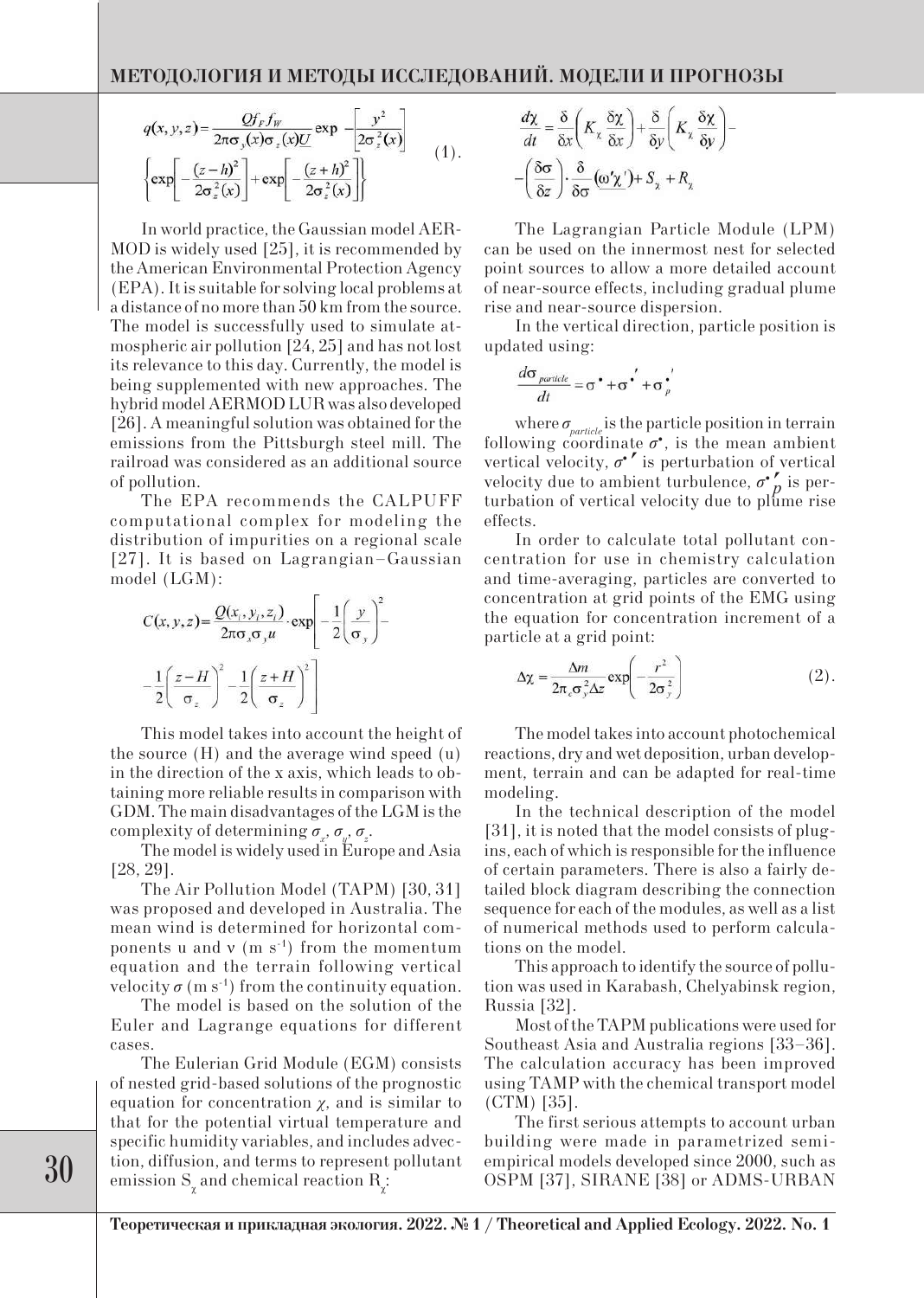[39]. Street-scale systems were applied in Madrid [40].

*Computational Fluid Dynamics models.*  Computational Fluid Dynamics (CFD) models are able to explicitly resolve complex air currents and dispersions induced by urban obstacles using this resolution over computational domains that range from a fraction to one or two square kilometers [41–44]. CFD–based models use high-resolution emission estimates from microscale emission models. However, for real applications (air quality assessment, network design, micro-level air pollution abatement strategies, etc.) they lack the computing power. It is impossible to use them to simulate long periods.

In a number of studies by Russian scholar [45], the Navier-Stokes equation was used for mathematical modeling of atmospheric aerodynamics and the propagation of pollutants over a complex underlying surface, the Poisson equation was used to take into account the pressure, and the pollutant was described by the diffusion equation, the source was taken to be linear (Karmadon Gorge).

#### **Conclusion**

Analysis of mathematical models of atmospheric dispersion showed that the most known modern models are designed to solve narrow problems. To improve the accuracy of calculations, models often include several submodels and form complex systems of software complexes. Many modern models contain elements of various previously studied models. They are hybrid varieties of existing ones. The complication of models by introducing a large number of variable factors and requires significant software resources and training of highly qualified specialists. Thus, new universal software complexes are greatly needed.

*The authors thank A.A. Zamyshlyaeva, D.A. Drozin, S.M. Elsakov and S.G. Nitskaya for valuable discussion of the article.*

*This research was funded by Ministry of Science and Higher Education of the Russian Federation, government order FENU-2020-0022.*

#### **References**

1. Weisskopf M., Seals R., Webster T.F. Bias amplification in epidemiologic analysis of exposure to mixtures // Environmental Health Perspectives. 2018. V. 126. No. 4. P. 1–8. doi: 10.1289/EHP2450

2. Krupnova T.G., Rakova O.V., Plaksina A.L., Gavrilkina S.V., Baranov E.O., Abramyan A.D. Short communication: Effect of urban greening and land use on air pollution in Chelyabinsk, Russia // Biodiversitas. 2020. V. 21. No. 6. P. 2716–2720. doi: 10.13057/biodiv/d210646

3. Simo A., Dzitac S., Frigura-Iliasa F.M., Musuroi S., Andea P., Meianu D. Technical solution for a real-time air quality monitoring system // International Journal of Computers, Communications and Control. 2020. V. 4. No. 15. P. 1–10. doi: 10.15837/IJCCC.2020.4.3891

4. Idrees Z., Zheng L. Low cost air pollution monitoring systems: A review of protocols and enabling technologies // Journal of Industrial Information Integration. 2020. V. 17. No. 1. Article No. 100123. doi: 10.1016/j.jii.2019.100123

5. Forehead H., Huynh N. Review of modelling air pollution from traffic at street-level – The state of the science // Environmental Pollution. 2018. V. 241. P. 775–786. doi: 10.1016/j.envpol.2018.06.019

6. Che W., Frey H.C., Fung J.C.H., Ning Z., Qu H., Lo H.K., Chen L., Wong T.-W., Wong M.K.M., Lee O.C.W., Carruthers D., Cheung F., Chan J.W.M., Yeung D.W., Fung Y.H., Zhang X., Stocker J., Hood C., Hohenberger T.L., Leung K.W., Louie P.Y.K., Li A.T.Y., Sun L., Wei P., Li Z., Zhang Y., Wang M., Shen Q., Huang W., Lee E., Patwary A., Lei X., Cheng S., Hossain M.S., Tang K.T.J., Lao X.Q., Leung R., Chan D., Li Y., Yuan Z., Lau A.K.H. PRAISE-HK: A personalized real-time air quality informatics system for citizen participation in exposure and health risk management // Sustainable Cities and Society. 2020. V. 54. Article No. 101986. doi: 10.1016/j. scs.2019.101986

7. Sliggers J. The CAR Model: Calculation of air pollution from road traffic, a calculation method for the determination of air quality in city streets in the Netherlands // Air pollution modeling and its application. 1992. V. 17. P. 39–48.

8. Hoek G., Beelen R., Hoogh K., Vienneau D., Gulliver J., Fischer P., Briggs D. A review of land-use regression models to assess spatial variation of outdoor air pollution // Atmospheric Environment. 2008. V. 42. P. 7561–7578. doi: 10.1016/j.atmosenv.2008.05.057

9. Vienneau D., Hoogh K., Briggs D. A GIS-based method for modelling air pollution exposures across Europe // Science of the Total Environment. 2009. V. 408. P. 255–266. doi: 10.1016/j.scitotenv.2009.09.048

10. Britter R., Hanna S. Flow and dispersion in urban areas // Annual Review of Fluid Mechanics. 2003. V. 2003. P. 469–496. doi: 10.1146/annurev.fluid.35.101101.161147

11. Chen F., Kusaka H., Tewari M., Bao J., Hirakuchi H. Utilizing the coupled WRF/LSM/Urban modeling system with detailed urban classification to simulate the urban heat island phenomena over the Greater Houston area // Fifth Symposium on the Urban Environment. 2004. P. 9–11.

12. Tao Z., Santanello J.A., Chin M., Zhou S., Tan Q., Kemp E.M., Peters-Lidard C.D. Effect of land cover on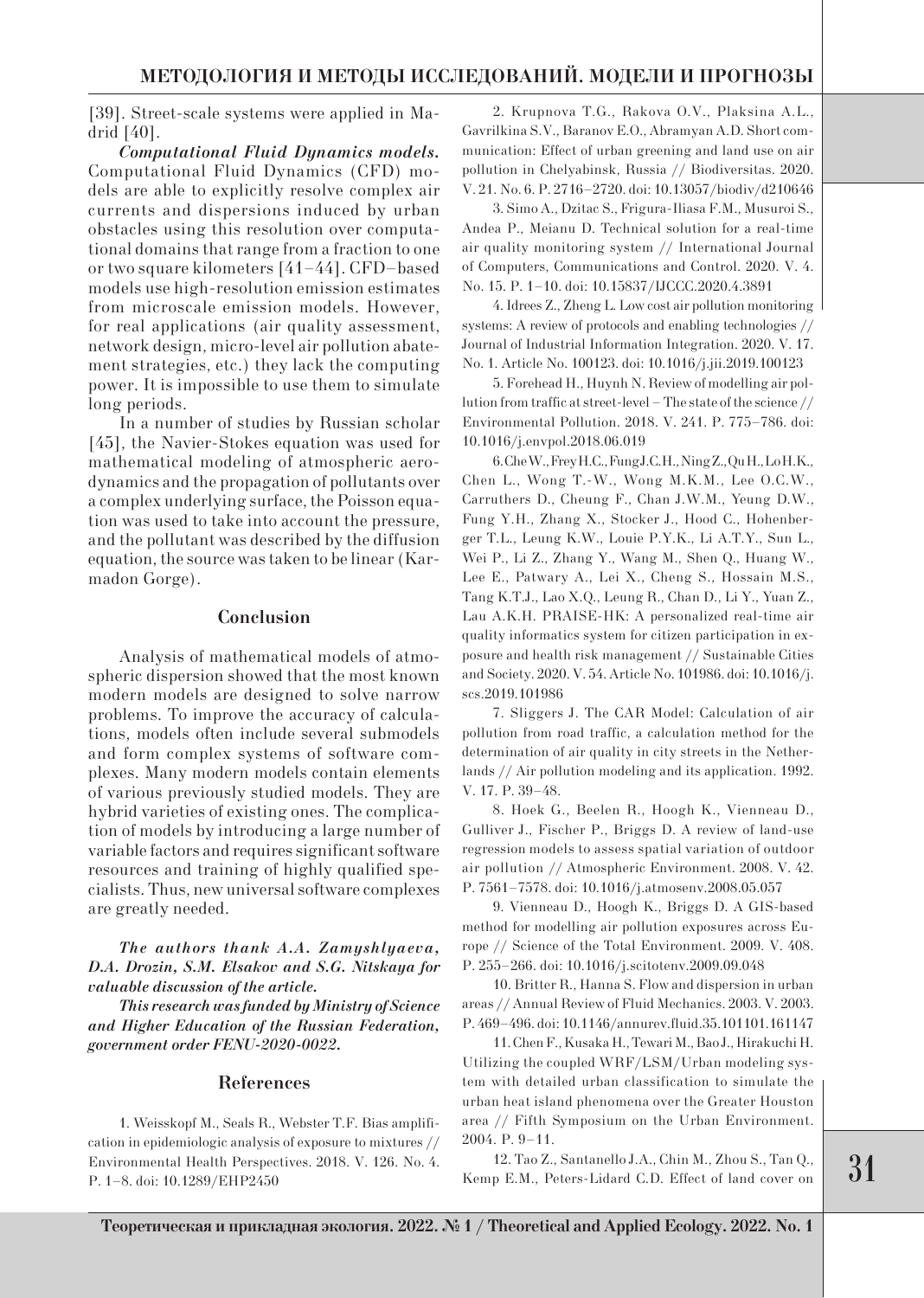### **МЕТОДОЛОГИЯ И МЕТОДЫ ИССЛЕДОВАНИЙ. МОДЕЛИ И ПРОГНОЗЫ**

atmospheric processes and air quality over the continental United States – a NASA Unified WRF (NU-WRF) model study // At-mospheric Chemistry and Physics. 2013. V. 13. P. 6207–6226. doi: 10.5194/ACP-13-6207-2013

13. Wang K., Yahya K., Zhang Y., Wu S.-Y., Grell G. Implementation and initial application of a new chemistryaerosol option in WRF/Chem for simulation of secondary organic aerosols and aerosol indirect effects // Atmospheric Environment. 2015. V. 115. P. 716–732. doi: 10.1016/j. atmosenv.2014.12.007

14. Yahya K., Glotfelty T., Wang K., Zhang Y., Nenes A. Modeling regional air quality and climate: improving organic aerosol and aerosol activation processes in WRF/Chem version 3.7.1 // Geoscientific Model Development. 2017. V. 10. P. 2333–2363. doi: 10.1016/j. atmosenv.2014.12.007

15. Zhang Y., Jena C., Wang K., Paton-Walsh C., Guerette E., Utembe S., Silver J.D., Keywood M. Multiscale applications of two online-coupled meteorology-chemistry models during recent field campaigns in Australia, Part I: Model description and WRF/Chem-ROMS evaluation using surface and satellite data and sensitivity to spatial grid resolutions // Atmosphere. 2019. V. 10. No. 4. Article No. 189. doi: 10.3390/ATMOS10040189

16. Methodology for calculating concentrations in atmospheric air of harmful substances contained in the emissions of enterprises (OND-86). Leningrad: Hydrometeoizdat, 1987. 93 p. (in Russian).

17. About the approval of methods of calculations of dispersion of emissions of harmful (polluting) substances in atmospheric air. Moskva: Rostekhnadzor, 2017. 110 p. (in Russian).

18. Genixovich E.L. The main directions of improvement of the normative document OND-86 on calculation of dispersion in the atmosphere of emissions of pollutants. Sankt-Peterburg: NPK "Atmosfera" pri GGO im. A.I. Voejkova, 2002. 24 p. (in Russian).

19. Gifford F.A. Turbulent diffusion typing schemes: A review // Nuclear Safety. 1976. V. 17. No. 1. P. 68–86.

20. IAEA-TECDOC-379. Atmospheric dispersion models for application in relation to radionuclide releases. International Atomic Energy Agency, 1986. 138 p.

21. Byzova N.L., Garger E.K., Ivanov V.N. Experimental studies of atmospheric diffusion and calculations of impurity scattering. Leningrad: Hydrometeoizdat, 1991. 278 p. (in Russian).

22. Byzova N.L., Ivanov V.N., Garger E.K. Turbulence in the boundary layer of the atmosphere. Leningrad: Hydrometeoizdat, 1989. 262 p. (in Russian).

23. Bespalov M.S. Modeling of impurity propagation in the atmosphere as a tool for air protection activities // Problemy ekologicheskogo monitoringa i modelirovaniya ekosistem. 2016. V. XXVII. No. 1. P. 74–85 (in Russian).

24. Abril G.A., Diez S.C., Pignata M.L., Britch J. Particulate matter concentrations originating from industrial and urban sources: Validation of atmospheric dispersion modeling results // Atmospheric Pollution Research. 2016. V. 7. No. 1. P. 180–189. doi: 10.1016/j.apr.2015.08.009

25. Hapidin D.A., Saputra C., Maulana D.S., Munir M.M., Khairurrijal K. Aerosol chamber characterization for commercial particulate matter (PM) sensor evaluation // Aerosol and Air Quality Research. 2019. V. 19. No. 1. P. 181–194. doi: 10.4209/aaqr.2017.12.0611

26. Tripathy S., Tunno B.J., Michanowicz D.R., Kinnee E., Shmool J.L.C., Gillooly S., Clougherty J.E. Hybrid land use regression modeling for estimating spatiotemporal exposures to PM2.5, BC, and metal components across a metropolitan area of complex terrain and industrial sources // Science of the Total Environment. 2019. V. 673. P. 54–63. doi: 10.1016/j.scitotenv.2019.03.453

27. Yau K.-H., The J. A distributed computing solution for CALPUFF // Air Pollution. 2007. V. 101. P. 129–134. doi: 10.2495/AIR070131

28. Murguia W., Pagans E., Barclay J., Scire J. Case study: A comparison of predicted Odour exposure levels in barcelona using CALPUFF lite, CALPUFF NoObs and CALPUFF Hybrid model // Chemical Engineering Transactions. 2014. V. 40 (Special Issue). P. 31–36. doi: 10.3303/cet1440006

29. Shubbar R., Lee D.I., Gzar H.A., Rood A.S. Modeling air dispersion of pollutants emitted from the daura oil refinery, Baghdad-Iraq using the CALPUFF modeling system // Journal of Environmental Informatics Lettes. 2019. V. 2. No. 1. P. 28–39. doi: 10.3808/jeil.201900014

30. Hurley P.J., Physick W.L., Luhar A.K. TAPM: A practical approach to prognostic meteorological and air pollution modelling // Environmental Modelling and Software. 2005. V. 20. No. 6. P. 737–752. doi: 10.1016/j. envsoft.2004.04.006

31. Hurley P. TAPM V4. User Manual // CSIRO Marine and Atmospheric Research Internal Report. 2008. No. 5. 35 р.

32. Pollard A.S., Williamson B.J., Taylor M., Purvis W.O., Goossens M., Reis S., Aminov P., Udachin V., Osborne N.J. Integrating dispersion modelling and lichen sampling to assess harmful heavy metal pollution around the Karabash copper smelter, Russian Federation // Atmospheric Pollution Research. 2015. V. 6. No. 6. P. 939–945. doi: 10.1016/J.APR.2015.04.003

33. Jinsart W., Sriprraparkorn C., Siems S.T., Hurley P.J., Thepanondh S. Application of the air pollution model (TAPM) to the urban airshed of Bangkok, Thailand // International Journal of Environment and Pollution. 2010. V. 42. No. 1. P. 68–84. doi: 10.1504/IJEP.2010.034227

34. Kay M. The application of TAPM for site specific wind energy forecasting // Atmosphere. 2016. V. 7. No. 2. Article No. 23. doi: 10.3390/atmos7020023

35. Bang H.Q., Duc H., Vu K., Hien T.T. Photochemical smog modelling using the air pollution chemical transport model (TAPM-CTM) in Ho Chi Minh City, Vietnam // Environmental Modeling and Assessment. 2019. V. 24. No. 3. P. 295–310. doi: 10.1007/s10666-018-9613-7